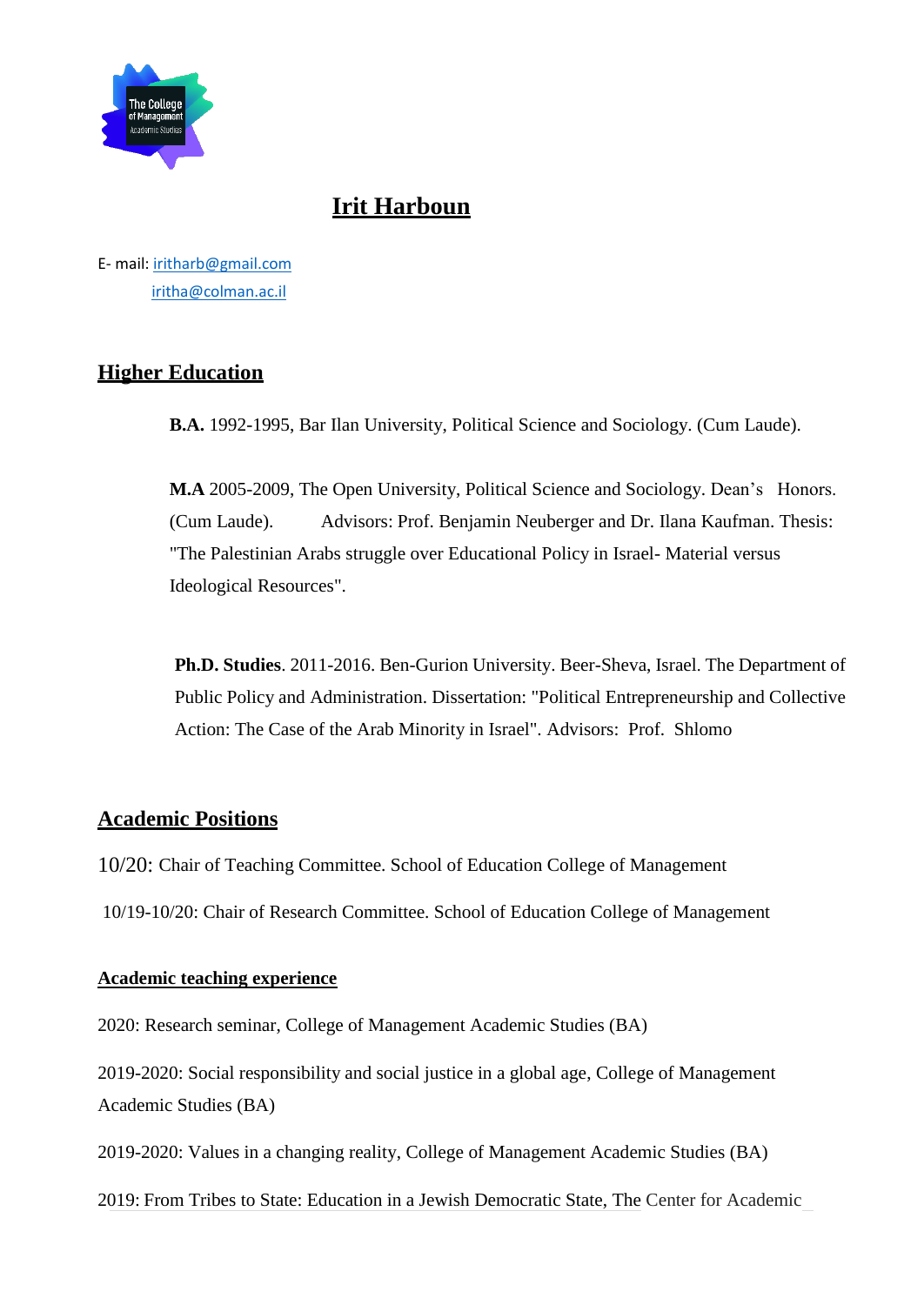

Studies in Or Yehuda (MA)

2019: Education between ideology, values and Propecia, The Center for Academic Studies in Or Yehuda (MA)

2017- 2019: Citizenship, education and state, The Center for Academic Studies in Or Yehuda (BA)

2016- 2019: Democracy and social justice, The Center for Academic Studies in Or Yehuda. (BA)

2016-2019: Education in a complex reality: dilemmas and values in education. Seminar Hakibutzim. Tel-Aviv.

2013-2016: Politics in local government. Ben Gurion University, Beer Sheva. (BA)

2013-2014: Basic Concepts in Government and Politics. Ben Gurion University, Beer Sheva. (BA)

# **PUBLICATIONS**

#### **Articles in Refereed Journals**

- 1. Harboun, Irit; Abu- Asbeh, Khaled; Abu-Nasra, Muhammed (2013). Arab Education in Israel: A claim to Material Resources or an Ideological Struggle?." Israeli Sociology. 23 pages. (Hebrew)
- 2. Harboun, I. Irit. (2018). "No choice" Voice Education and protest boundaries of the Negev Bedouin. *Public Space* 14, 47-74. (Hebrew)
- 3. Harboun Irit, Ben Porat Guy, Mizrachi Shlomo. (2019). Collective Action of Ethno-National Minority Groups and the Cost of Inaction: The Arab Minority in Israel. *Identities: Global Studies in Culture and Power.* 22 pages
- 4. Harboun, Irit. (2020). "Against All Odds" Motivators of Alternative Initiatives in Arab Education. *Israeli Sociology*: 77-101. (Hebrew)

## **Articles or Chapters in Scientific Books**

5. Harboun, I and Keynan, I (Equal contribution). (2020). The weakening of civil-political security in Israel in the face of socio-political processes. In: I, Harboun and I, Keynan (eds.), Reclaiming Security - the civic aspects of securitization. Haifa: Pardes and the College of Management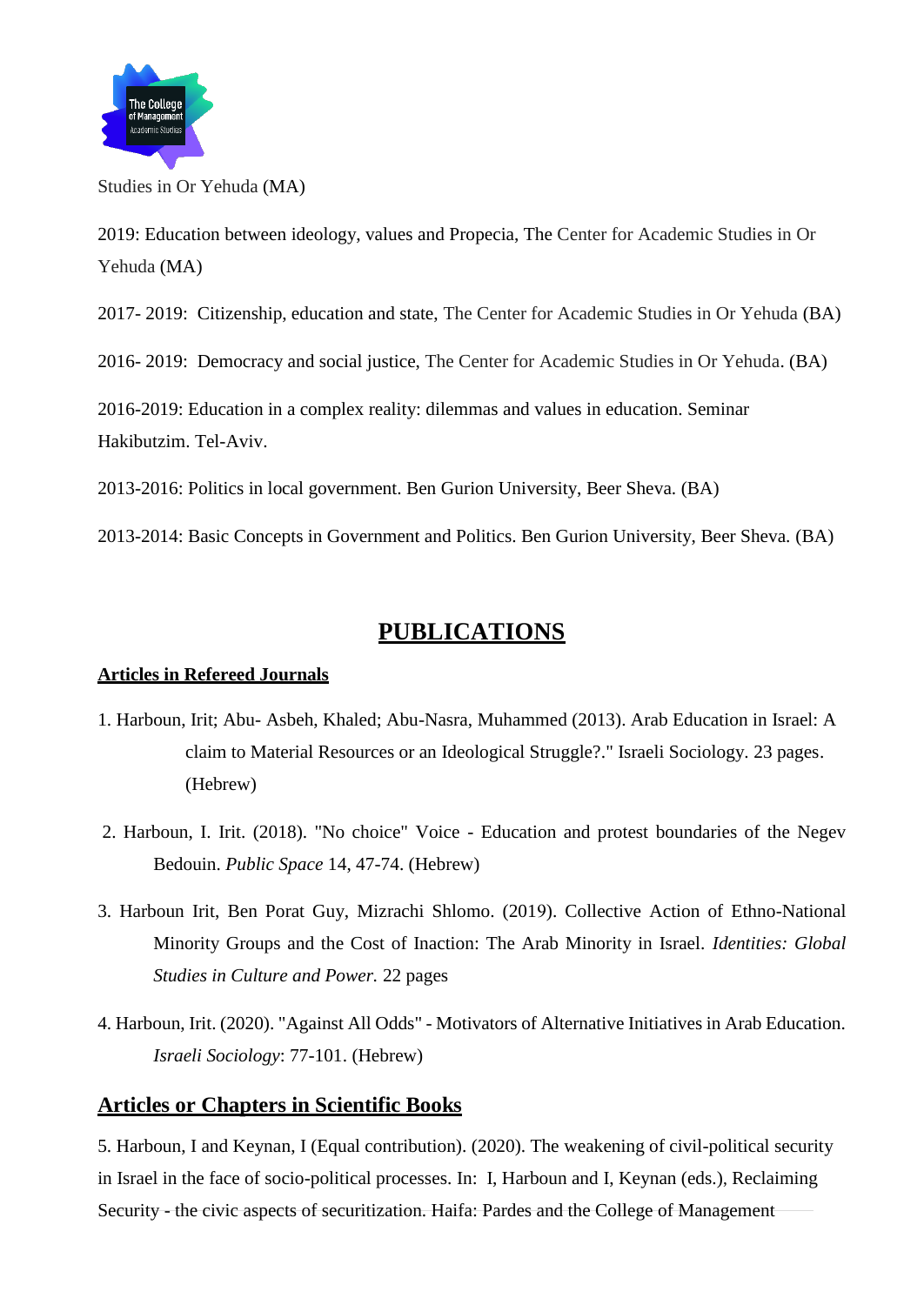

Academic Studies. 30 pages. (Hebrew)

## **Accepted for Publication**

6. Keynan, I and Harboun, I (Equal contribution). (forthcoming). The "double underground" of education for democratic values and common life. In: Khaled Arar, Gila Kurtz, Jamal Abu Hussein, Hana Bar Yishai (Eds.) Education as a complex system. Tel Aviv University. (Hebrew)

#### **Edited Books – Published**

1. Keynan, I and Harboun, I (Eds. Equal contribution). (2020). Reclaiming Security - the civic aspects of securitization. Haifa: Pardes and the College of Management Academic Studies. (Hebrew)

#### **Text books - Published:**

1. Harboun, I. Barak, M. and Khromachenko, Y. (2012). The Arab minority in Israel. Tel Aviv: CET and the Ministry of Education. Textbook. (Hebrew)

## **Articles in the written media**

- 1. Harboun Irit and Muhammad Abu Nasra. (30.09.2020). The quarantine and the Arab students. Globes. [Link](https://www.globes.co.il/news/article.aspx?did=1001343937)
- 2. Harboun, Irit. (23.08.2020). Corona's lesson: Some students are equal and some are less. The Marker. [Link](https://www.themarker.com/opinion/.premium-1.9094660)

## **Scholarly Positions and Activities outside the Institution**

#### **Research Groups:**

- 2013: Open University, Raanana, "Arab Education in Israel". Directors: Dr. Gal Levy and Dr. Mohammad Massalha.
- 2011-2012: Van-Leer Institute, Jerusalem, "Arab middle class in Israel". Director: Prof. Aziz Haidar.
- 2009-2011: Van-Leer Institute, Jerusalem, "Regulation in Education". Director: Prof. Yossi Yona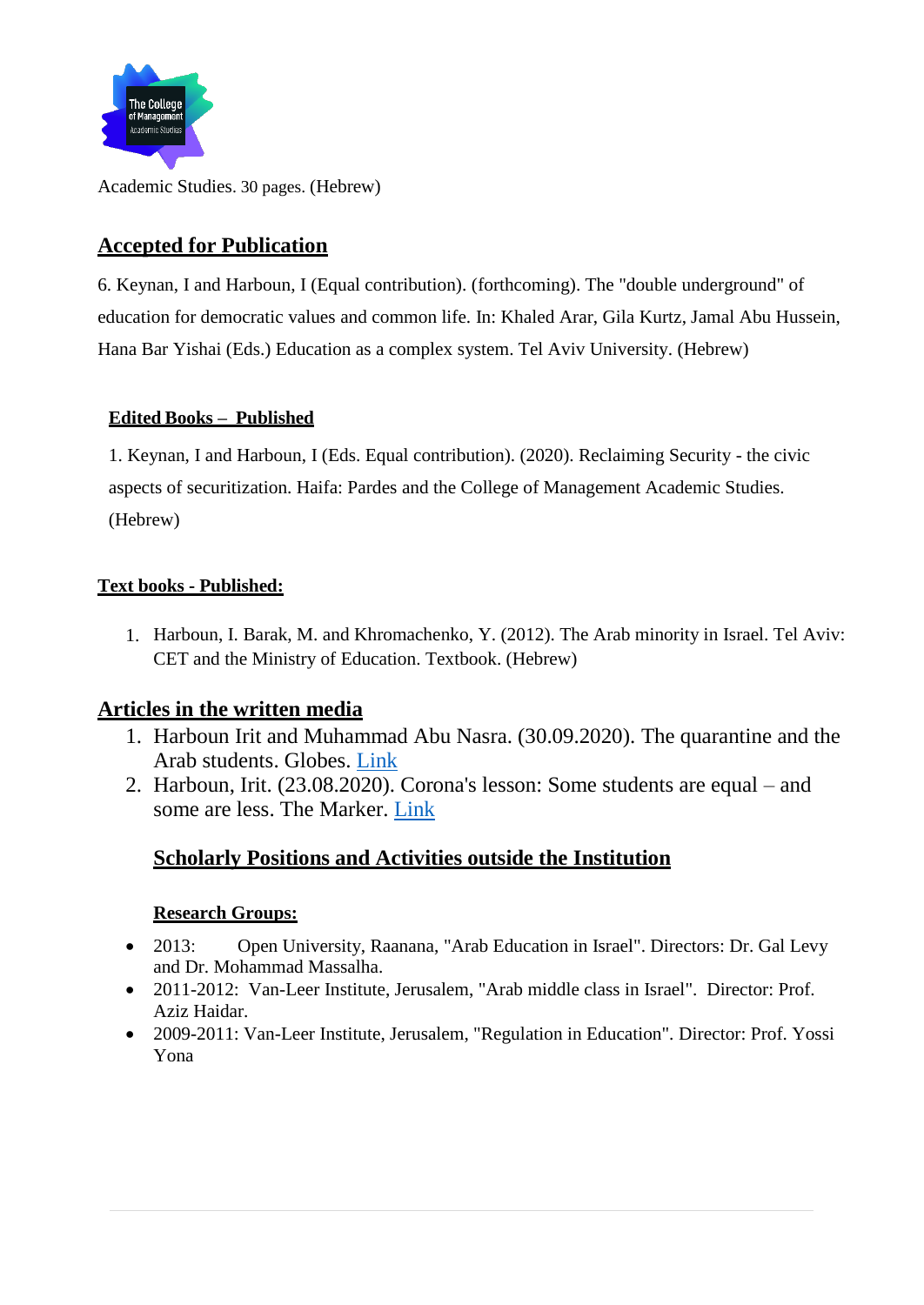

# **Participation in Scholarly Conferences**

| <b>Date</b>   | <b>Name of Conference</b>                  | <b>Place</b>    | <b>Subject of Lecture/Discussion</b>                |
|---------------|--------------------------------------------|-----------------|-----------------------------------------------------|
| June, 2020    | <b>Critical Political</b>                  | University of   | Can neoliberal practices in education               |
|               | <b>Economy Research</b><br>workshop of the | Limerick.       | improve equality and civil status of<br>minorities? |
|               | European Sociological Ireland              |                 |                                                     |
|               | Association                                |                 |                                                     |
|               |                                            |                 |                                                     |
|               |                                            |                 |                                                     |
|               |                                            |                 |                                                     |
| February 2020 | Annual Meeting of the                      | <b>Bar</b> Ilan | Arab education in a neoliberal era                  |
|               | Israeli Sociological                       | University      |                                                     |
|               | Society                                    | Israel          |                                                     |
| November,     | Security as a Civil                        | Institute for   | Emotional and cultural security                     |
| 2016          | <b>Issue Conference</b>                    | Civil           | among the Bedouin in the Negev                      |
|               |                                            | responsibility, |                                                     |
|               |                                            | Or Yehuda       |                                                     |
|               |                                            | Academic        |                                                     |
|               |                                            | <b>Studies</b>  |                                                     |
|               |                                            | Center          |                                                     |
| June 2016     | the 3rd ISA forum of                       | Vienna,         | The cost of inaction in Collective                  |
|               | sociology,                                 | Austria         | <b>Action of Minority Groups</b>                    |
| September     | international                              | University of   | Rational Choice and The Collective                  |
| 2013          | workshop-Sociology                         | Turin, Italy,   | <b>Action of Disadvantaged Minority</b>             |
|               | and Political Science                      | Collegio        | Groups: The case of the Arab                        |
|               | in dialogue on                             | Carlo           | Minority in Israel                                  |
|               | <b>Rational Choice</b>                     | Alberto,        |                                                     |
|               | Theory and                                 | Moncalieri,     |                                                     |
|               | Applications. The                          | Italy and       |                                                     |
|               | International                              |                 |                                                     |
|               | Sociological                               |                 |                                                     |
|               | Association                                |                 |                                                     |
| May 2013      | Annual Meeting of the Hebrew               |                 | We want another education-                          |
|               | Israeli Political                          | University.     | Collective Action of Arab minority in               |
|               | <b>Science Association</b>                 | Jerusalem       | <b>Israel</b>                                       |
| May 2011      | the Annual Meeting of Ben-Gurion           |                 | Arabs struggle over Education in                    |
|               | the Israeli Political                      | University.     | <i><b>Israel</b></i>                                |
|               | <b>Science Association</b>                 | Beer-Sheva,     |                                                     |
|               |                                            | Israel.         |                                                     |